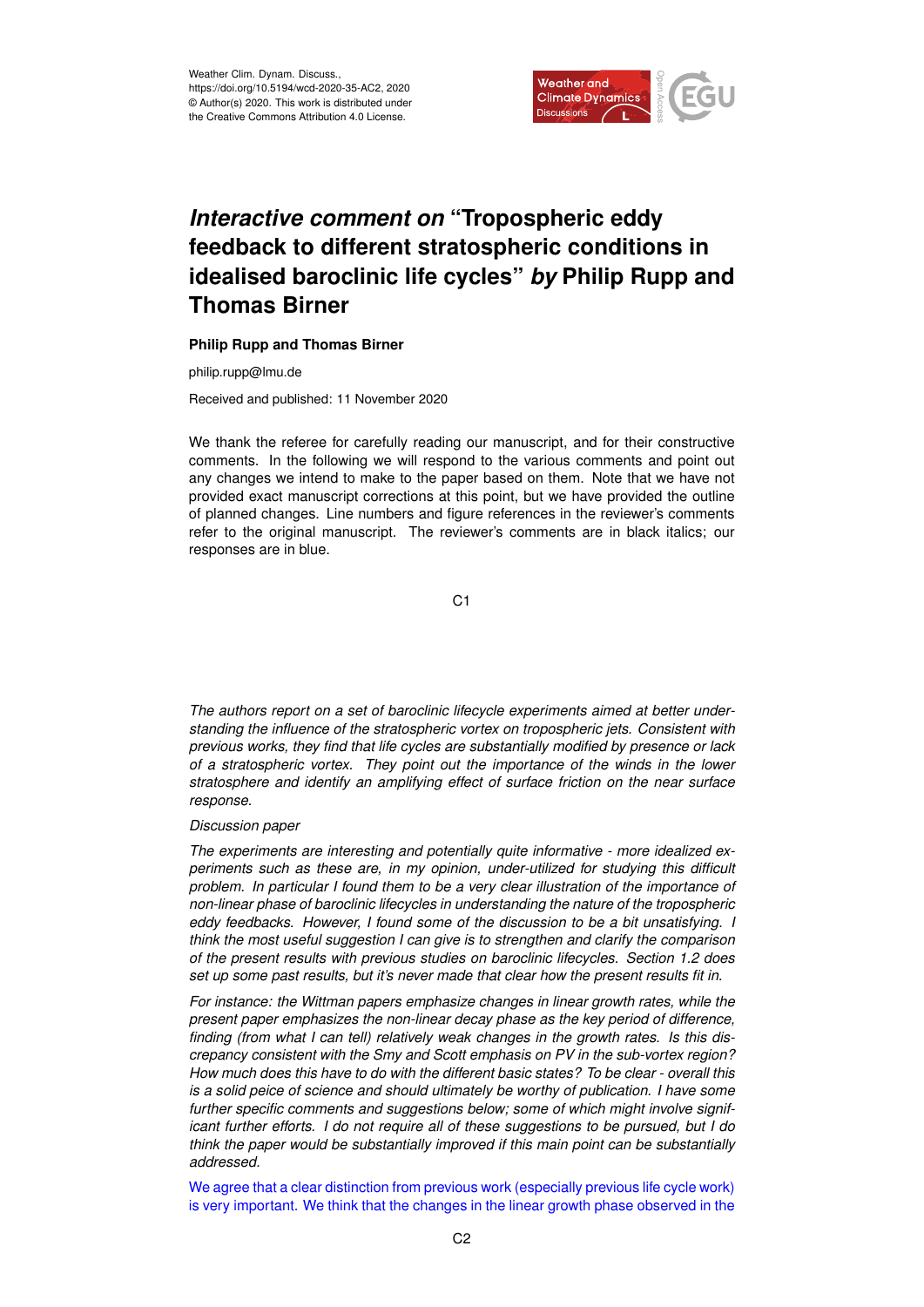experiments of Wittman et al. and Smy and Scott can be explained by differences in tropopause-level PV gradients and tropospheric winds between their experiments with and without polar vortex, as was noted in Section 3.2. A direct change in tropopauselevel PV gradients (as imposed by the initial conditions) leads to modifications of growth phase of the life cycles (e.g., a change in conversion from APE to EKE via the eddy heat flux). In our experiments we tried to specifically minimize this direct stratospheric impact, which can be difficult to distinguish from sensitivities in tropospheric setup. To emphasise this and other major differences in results we will extend the note about the different basic states used in the respective studies and will emphasise at various places in the manuscript that our setup has almost no change in tropopause-level PV gradient in contrast to the setups used in other studies.

## *Major comments/suggestions*

*PV structure The PV structure of the initial conditions is emphasized in Fig. 1, but it is not really made reference to later in the interpretation. For instance, how do the perturbations considered in Section 4 modify the PV gradients? One clear difference between T and TS is the presence of narrow region of positive pv gradient near 20 km at 60 degrees in the presence of a stratospheric jet; is it really the winds in the lower stratosphere that are key, or is it the PV gradient structure? Moreover, how is the zonal PV structure changed over the evolution of the lifecycles?*

The main reason for displaying the PV gradients in Fig. 1 was to draw attention the regions of negative gradient that commonly appear in the initial conditions of typical life cycle experiments, but in our experience they are often not reported (although we concluded that those regions have no major effect on the evolution of the life cycle).

The PV distribution (and in particular the PV gradient) are certainly very important in determining the dynamics of the system. However, especially the zonal structure of the response is strongly dictated by the (non-linear) evolution during the decay phase of the life cycle (since the initial state has no zonal structure) and it is not trivial to make

C3

statements about the precise mechanisms or dynamical features of the initial condition setup and processes that lead to the observed NAM signal.

Throughout the manuscript we describe most changes in initial state or life cycle evolution via the wind field (since the system is defined via the wind field), but tried to make it clear that the (structure of the) wind of course couples to various other characteristics of the system, like the temperature and PV fields. Part of the evolution (in particular the zonal structure) is described in Fig. 2 in terms of PV. During our analysis of the system we did not find that using the PV field to describe the final state of the life cycle and the corresponding dependency on stratospheric dynamics to be more useful than the wind field and thus we do not think that adding PV diagnostics to the analysis will improve the manuscript. Further finding crucial differences in PV between the experiments can be difficult since the PV field tends to become rather noisy during the non-linear phase (compared to the wind field), which is even more the case for the PV gradient (as it essentially scales with the curvature of the wind). However, to emphasise the coupling between the various fields and due to general importance of PV (gradient) for the system we will add corresponding notes throughout the manuscript.

## *Energetics*

*It seems that one way of interpreting these results, consistent with the discussion of Barnes and Young (1992) in Section 1.2, is that the presence of the stratospheric jet allows for a greater conversion of APE to EKE and ultimately MKE; and that this is further enhanced by including surface friction. If this is a fair characterization of the present results, how does the available potential energy differ in the various cases? Could this result be simply explained by the presence of more APE in the cases with a stratospheric vortex?*

We find that initial state APE is indeed increased in our experiments with stratospheric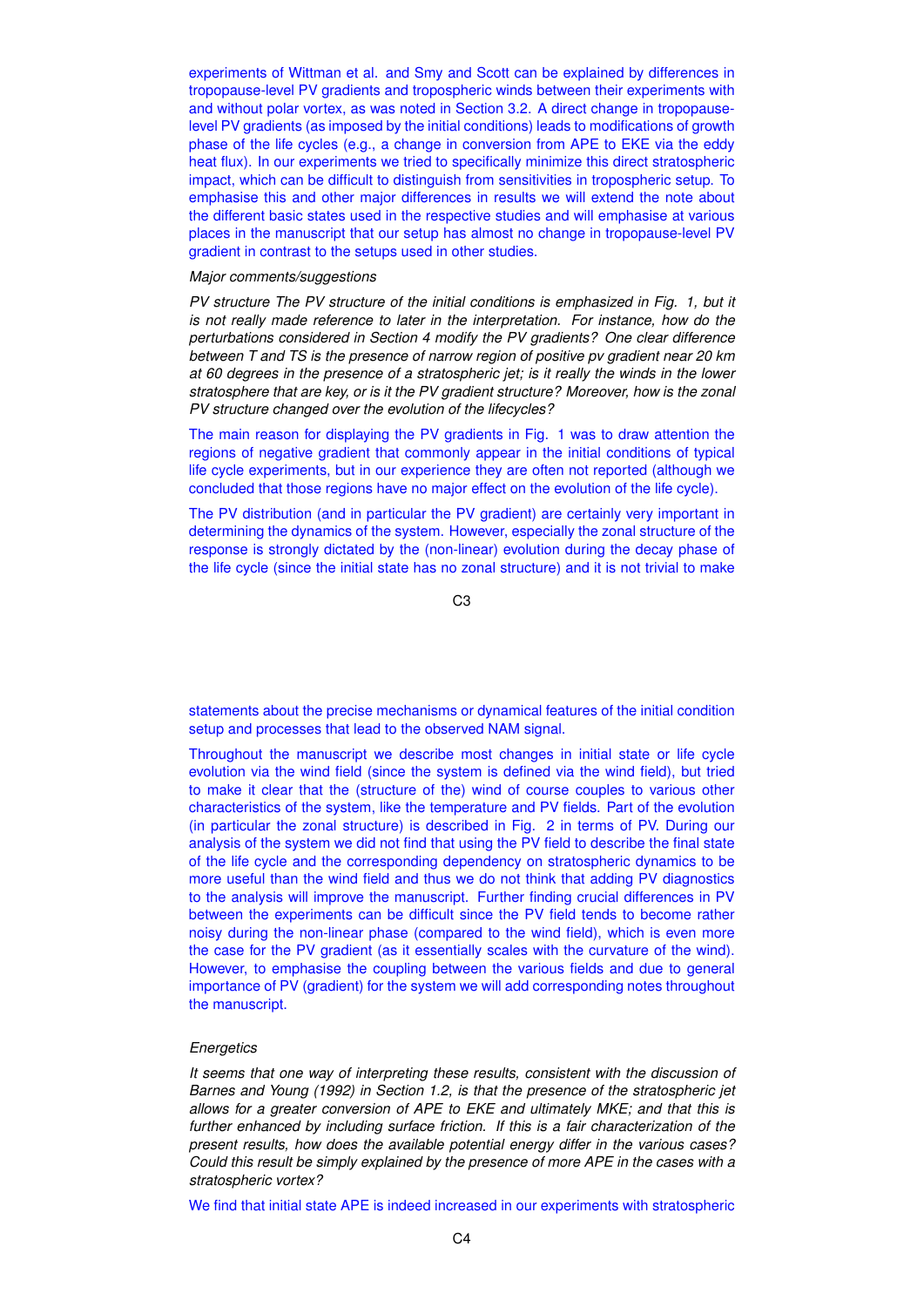jet and ultimately the APE to MKE conversion is enhanced in life cycles with stratospheric jet (consistent with the observed jet shift). However, since this increase in APE corresponds to a change of the temperature structure in the stratosphere it is not obvious that and how the additional stratospheric APE will be converted into tropospheric MKE during the life cycle. Further, we do not find a change in life cycle during the linear growth phase, suggesting the life cycle to be unaffected by the direct increase of initial APE. To address these issues we will extend our discussion of the global energetics and include a note regarding changes in initial state APE and corresponding APE to MKE conversion.

*A related comment: in the presence of surface friction there isn't really final steady state as MKE will continue to dissipate. This is very briefly discussed right at the end of the discussion (l430), but until the reader gets there it's not really clear how the authors defined the final state. Would it be possible to put the figures in the supplementary information on more equal footing by computing the energy lost to surface frection in the runs in Fig. S2, showing instead the net EKE and MKE generated by conservative processes?*

We will add a note just after the introduction of the first experiments including surface friction (Section 3.3) explaining that we define a 'final state' analogous to the case without friction for easy comparison of the two cases. We will further (as also mentioned above) extend our discussion of the global energetics in the discussion section and the supplementary material in order to address the issue of comparability of experiments with and without surface friction.

## *Mass fluxes*

*There is some discussion of the 1000 hPa 'Geopotential height' anomalies as a measure of the surface NAM or AO signature of the baroclinic adjustment. One substantial point is that equation (2) on line 270 assumes gradient wind balance holds near surface. This is ok for case with no friction, but not for the case with surface friction, which*

 $C<sub>5</sub>$ 

*will modify dominant the force balance. This could be corrected by adding in surface friction on right hand side. But I wonder if it might be more directly useful to consider the evolution of the surface pressure, and the nature of the mass fluxes in these experiments; in particular I wonder if these are substantially modified by the presence of an Ekman layer in the cases with surface friction.*

As the model equations are formulated in absolute pressure surface pressure is not a model variable and corresponding diagnostics are not available. The lack of surface pressure data further does not allow for a direct computation of the geopotential via vertical integration of temperature, which is why we decided to use a definition of geopotential based on the wind field. The geopotential field (on 1000hPa) seems to be a suitable diagnostic to analyse in regards of AO or NAM like phenomena, as is it typically used to define the corresponding indices. We agree that Equation 2 is missing a friction term. However, for friction a time scale of 1 day the missing term  $(-a\bar{v}/\tau)$  is typically small compared to the Coriolis term  $(-af\bar{u})$ . We found a difference in magnitude of the terms of about a factor 100 for the final state of our experiments. We will add a note next to Equation 2 to clarify that we neglect the friction term.

*Specific/Minor Comments:*

*l76: perturbation to what?*

We will add a 'stratospheric PV' before perturbation.

*l188: could this alternatively be explained by greater meridional shear in TS simulation?*

The shear would probably affect wave behaviour via changes in PV gradient, as mentioned. We will add a note to link the PV gradient to the wind structure again as it is probably important to emphasise this connection throughout the paper.

*l213: Are EKE and MKE integrated over depth of troposphere or the depth of atmosphere? I would think that the MKE of polar jet is small but not negligible.*

Energies are integrated over the entire atmosphere (NH only). The difference in MKE